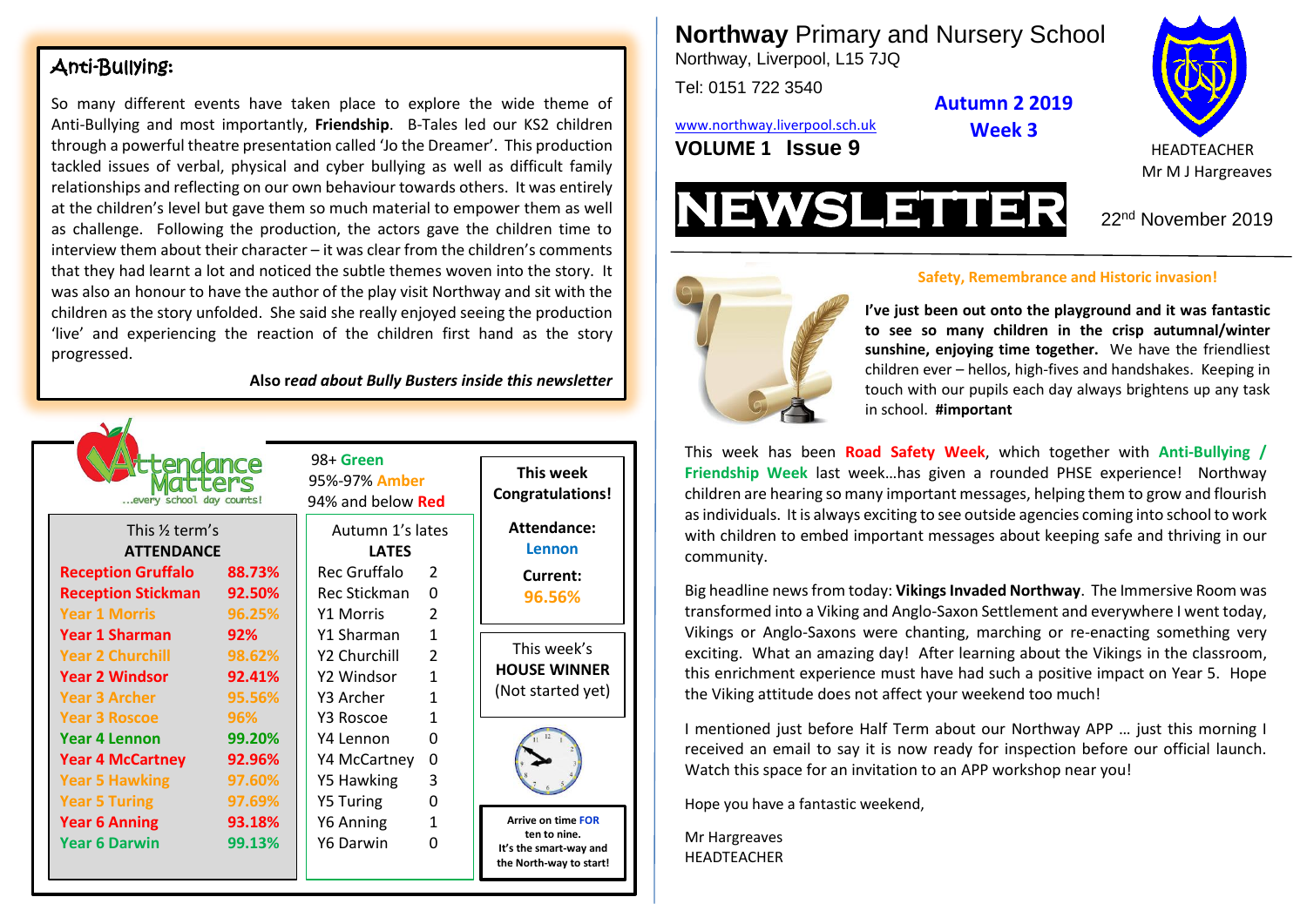Remembrance at Northway: On 11<sup>th</sup> November, Northway prepared for the 11am 2-minute silence with an Assembly using a great book: **Where The Poppies Now Grow** [https://www.hilaryrobinson.co.uk/book/where-the-poppies-now](https://www.hilaryrobinson.co.uk/book/where-the-poppies-now-grow/)[grow/.](https://www.hilaryrobinson.co.uk/book/where-the-poppies-now-grow/)

We read the story of Ray and Ben, tracing their life from early childhood through the First World War and ending with a very special event in their lives. We were able to discuss the theme of being **'Peacemakers'** and being **the 'difference we want to see in the world'**.

When the children took part in the 2-minute silence alongside others across the country, they had a good understanding of why they were taking part. Later in the week, we went deeper into the theme and used **'Peace Lily'**, another book by the same author that introduced a new character, Lily, alongside Ray and Ben [https://www.hilaryrobinson.co.uk/book/peace-lily/.](https://www.hilaryrobinson.co.uk/book/peace-lily/)

This series of books is great to help children understand the themes of remembrance. I've included the link as you may like to explore them further.

Staff training (Twilight): Staff met for a twilight training course after school this week, led by the **ADHD Foundation**. It was great to have further training to develop our approach to meet the needs of **all our learners**. Once again, being trained by experts 'in their field' is inspiring and I know there was a real buzz after Wednesday's training.

SEND Café: Thank you to the parents who came to our **ASD Café Workshop** last Tuesday with Tracey Williamson. We are very keen to provide lots of informal occasions for parents to meet, to ask questions and be empowered **together**, discussing key issue and finding strategies to allow all children to thrive. Look out for more events in the future!

Nativity: Have you received your letter about Nativity 2019? I look forward to experiencing my first Northway Christmas. Letters have gone out to request tickets to come and share in another landmark event. We also hope that our brand new stage (thank you PTFA) will be here in time for the children to perform on.

## Rock Steady Music:

**Wow!** Thursday's Assembly was epic! Rock Steady came into School, along with their electronic drums, keyboard, microphones, pa and vocals – the children (and staff) loved the rocking beats that resonated across the school. The singing was amazing to… **so much fun** AND a deep music lesson thrown into the mix!

<https://www.rocksteadymusicschool.com/primary/>

## Bully Busters:

Bully Busters visited School and spoke with KS1 and KS2 to continue the strong messages of **Friendship** and **Anti-Bullying**. I hope all our children know how to be a great friend, how to respond when people are not being kind and most importantly, how to seek out the right help when intervention is needed – each workshop set out to reinforce these important messages and empower our children.

# Moel Famau:

Walking up Moel Famau is an experience that many Liverpool parents talk about … a definite rite of passage if you attended a Liverpool School! In preparation for the Spring, Miss Downes, Mr Dougherty and Mr Hargreaves were invited to take part in a Mountain Leadership Course to assess their competency when taking a group of children on Moel Famau. The day involved orientation, map reading, taking bearings, compass work, pacing, weather signs, assessing dangers, Mountain Leader kit, First Aid and emergency response. It also involved an 8 mile (16 000 step) walk criss-crossing the Moel Famau landscape! Not that we counted every step…honestly!!!

At the end of the training, there were three tests: First Aid response, a spoken test and a written test. It was a far more intense day than any of us had planned for but a lot of fun too! I am very pleased to say…the results of the competency assessment came to school this morning. We all passed! The great news now for Year 4, is that we are therefore able to begin our residential at Colomendy with a session on Moel Famau, which will extend our first day and make yet more Northway memories. **Congratulations to Miss Downes and Mr Dougherty.**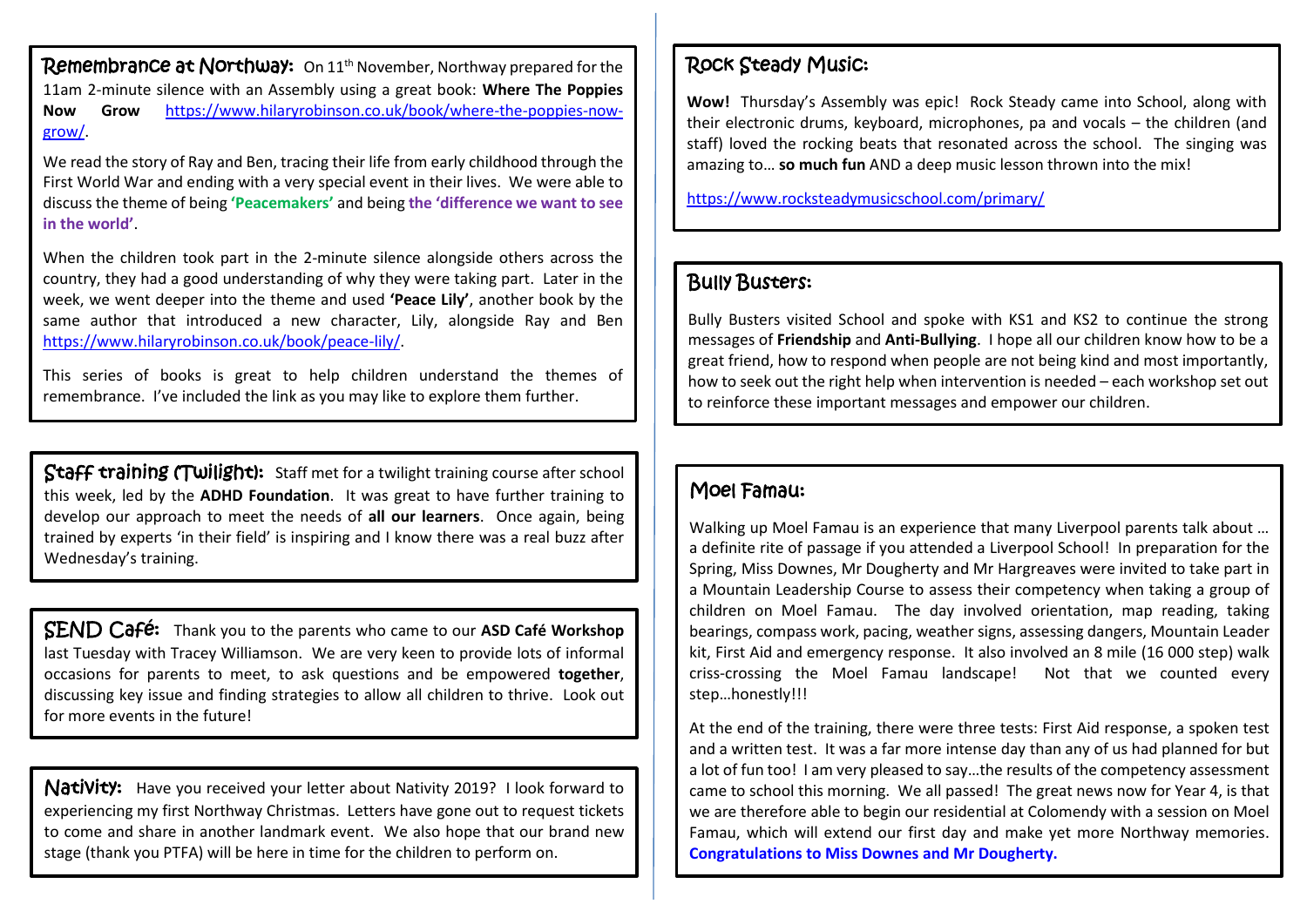

**So many events already … so many more to come!**

## Key dates for this half term:

| Monday 25th November<br>Wednesday 27 <sup>th</sup> Nov | Years 1-6 Flu Vaccinations in School<br><b>Governors Business Meeting</b>                                                                                             |
|--------------------------------------------------------|-----------------------------------------------------------------------------------------------------------------------------------------------------------------------|
| Friday 6 <sup>th</sup> December                        | Baby Book Club (9.45am)<br>Choir Singing at Edge Lane Retail Park (1.45pm)<br>PTA Christmas Grotto (3.30pm)                                                           |
| Monday 9 <sup>th</sup> December                        | Book Club arrives (1 week)<br>Reception Parent's Christmas Cookery Workshop<br>KS1 Nativity (1.45pm)<br>Year 4 Scrooge Performance at the<br>Anglican Cathedral (7pm) |
| Tuesday 10th December                                  | KS2 Christmas Carol Concert (1.45pm)                                                                                                                                  |
| Wednesday 11th December                                | EYFS Nativity (1.45pm)                                                                                                                                                |
| Thursday 12 <sup>th</sup> December                     | Children and Staff Christmas Lunch<br>Rec/KS1 Parents intro to RWInc (3.30pm)                                                                                         |
| Friday 13th December                                   | <b>KS1 Christmas in Immersive</b><br><b>KS2 Christmas Disco</b>                                                                                                       |
| Monday 16th December                                   | LKS2 Christmas in Immersive<br>KS1 Christmas Party Day                                                                                                                |
| Tuesday 17th December                                  | LKS2 Christmas Party Day                                                                                                                                              |
| Wednesday 18th December                                | <b>LKS2 Christmas in Immersive</b><br><b>EYFS Christmas Party Day</b>                                                                                                 |
| Thursday 19 <sup>th</sup> December                     | <b>Talent Show</b><br><b>UKS2 Christmas Party Day</b>                                                                                                                 |
| Friday 20 <sup>th</sup> Dec                            | School breaks up for Christmas (2pm)                                                                                                                                  |
| Monday 6 <sup>th</sup> January 2020                    | Spring 1 starts                                                                                                                                                       |

Consent forms: Thank you to each family who have already returned their 'Forms pack'. It is really appreciated as by completing the pack, we have all your updated consents all in one place.

Road Safety: We were so pleased to be visited by Jude Lennon, the author of Super Bob and Super Bob S.T.O.P. who shared her storybooks with our children to teach important road safety messages. The children really engaged with her and together with other safety activities should be far more road aware. We can all do our bit to help keep our children safe when it comes to road safety.

- 1. Where do you choose to **park** your car? Does it endanger children or adults walking to school? Do you keep away from the 'zigzags'?
- 2. Do you ensure children wear their **seatbelts** and sit in the correct booster seat when in a car?
- 3. Do you practice '**Stop, Look Listen and Think**' each time you cross a road together?



Shakespeare Project: **Do you know the name of the Shakespeare play Miranda and Prospero appear in?** Ask a Year 5 or Year 6 pupil! SeeSaw is full of fantastic drama moments captured on IPad from Wednesday's Shakespeare Day led by **Liverpool John Moore's University** and **The Everyman Theatre**. The parts I saw were wonderful. **Chat to someone about their day – it was brilliant!**